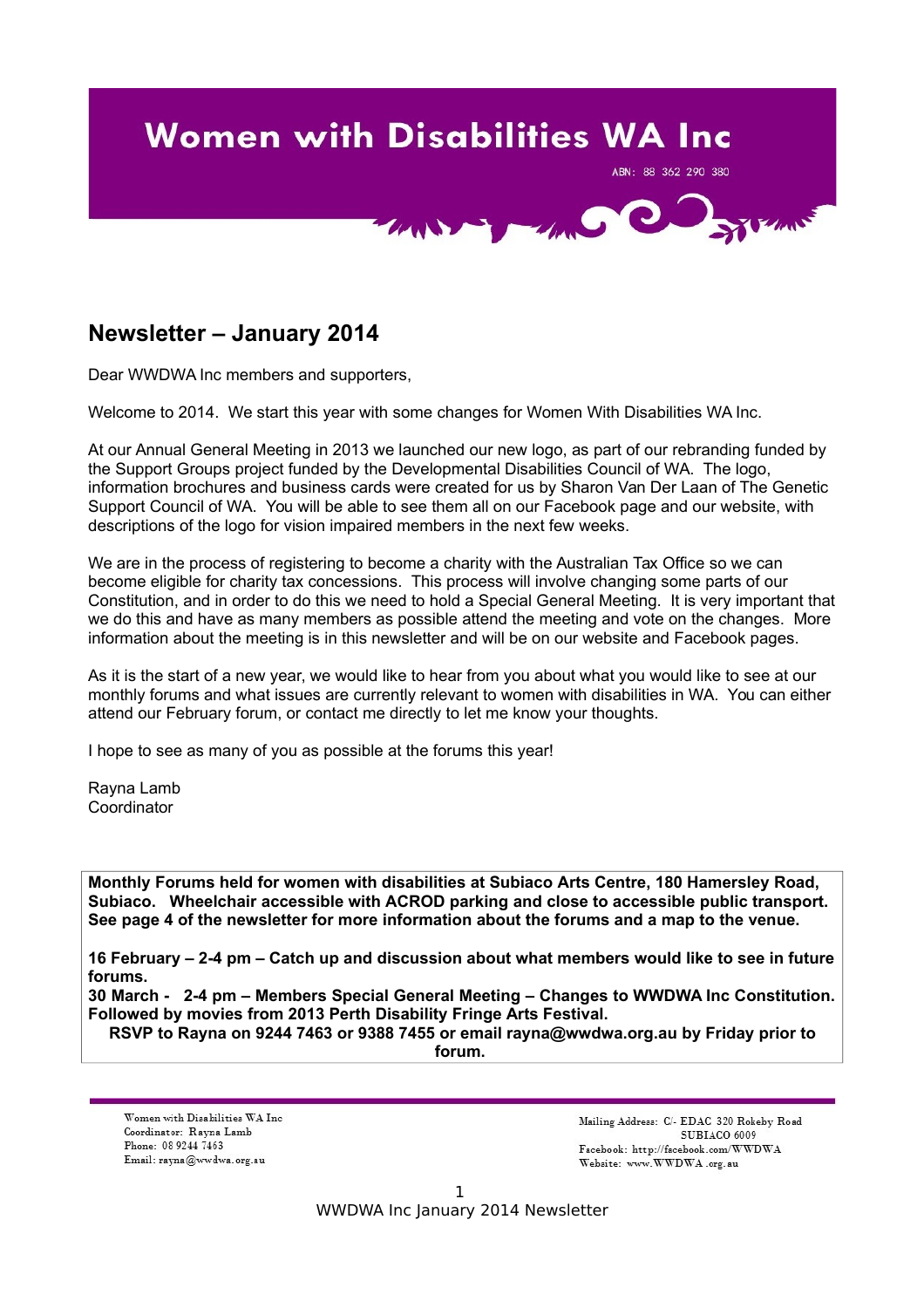## **ONE BILLION RISING End Violence Against Women and Girls**

For the second year in a row, the global One Billion Rising campaign is set to hit Perth with its signature blend of activism and art.

This year's event will build upon the energy and momentum that was created in 2013 when one billion activists in 207 countries came together to strike, dance, and rise to end violence against women and girls.

In 2014, Perth organisers have pledged to donate all proceeds from the One Billion Rising campaign to the Women's Law Centre of WA (WLCWA), a community legal centre with a vision to achieve improved access to justice for women in WA.

In line with this vision, WLCWA provides free legal services to women facing disadvantage.

"The theme of this year's One Billion Rising is Rising for Justice", said organiser Anastasia Ward.

"Partnering with the Women's Law Centre of WA brings us one step closer to the goal of ensuring justice for survivors of gender violence."

Dance will feature heavily in the February 15 event, scheduled to take place from 5pm at the CPSU/CSA building, Level 5, 445 Hay Street Perth.

Following keynote addresses from a stellar line-up of speakers, dance workshops will be held to teach participants the One Billion Rising dance, and from approximately 8:30pm, attendees will stage dance "flash mobs" in Perth Cultural Center and Perth city as part of this year's Rising.

"We aim to build on the success of last year's event, and have secured some truly inspiring speakers such as Anne O'Neill from Angelhands, herself a survivor of traumatic domestic violence", said organiser Nicole Stiles.

"We would also like to highlight that our focus is on being an inclusive event. Both venues have disability access and the dance moves can be easily adapted for women of all abilities."

Vegan and gluten-free food will be provided.

For more information about One Billion Rising, please visit [http://www.onebillionrising.org,](http://www.onebillionrising.org/) as well as the One Billion Rising Australia Facebook page at [https://www.facebook.com/OneBillionRisingAustralia.](https://www.facebook.com/OneBillionRisingAustralia)

## **Notice of Members Special General Meeting**

To vote on changes to Women With Disabilities WA Inc Constitution

30 March 2014 2-4 pm Subiaco Arts Centre 180 Hamersley Road, SUBIACO

This is proposed as a special resolution to change Women With Disabilities WA Inc's constitution so that it is in line with the current requirements of the Australian Tax Office and the Australian Charities and Not-for-profit Commission in order for Women With Disabilities WA Inc to be eligible for charity status under the current Australian law.

#### **Details about the changes to the Constitution and voting forms will be sent out to members at the beginning of March.**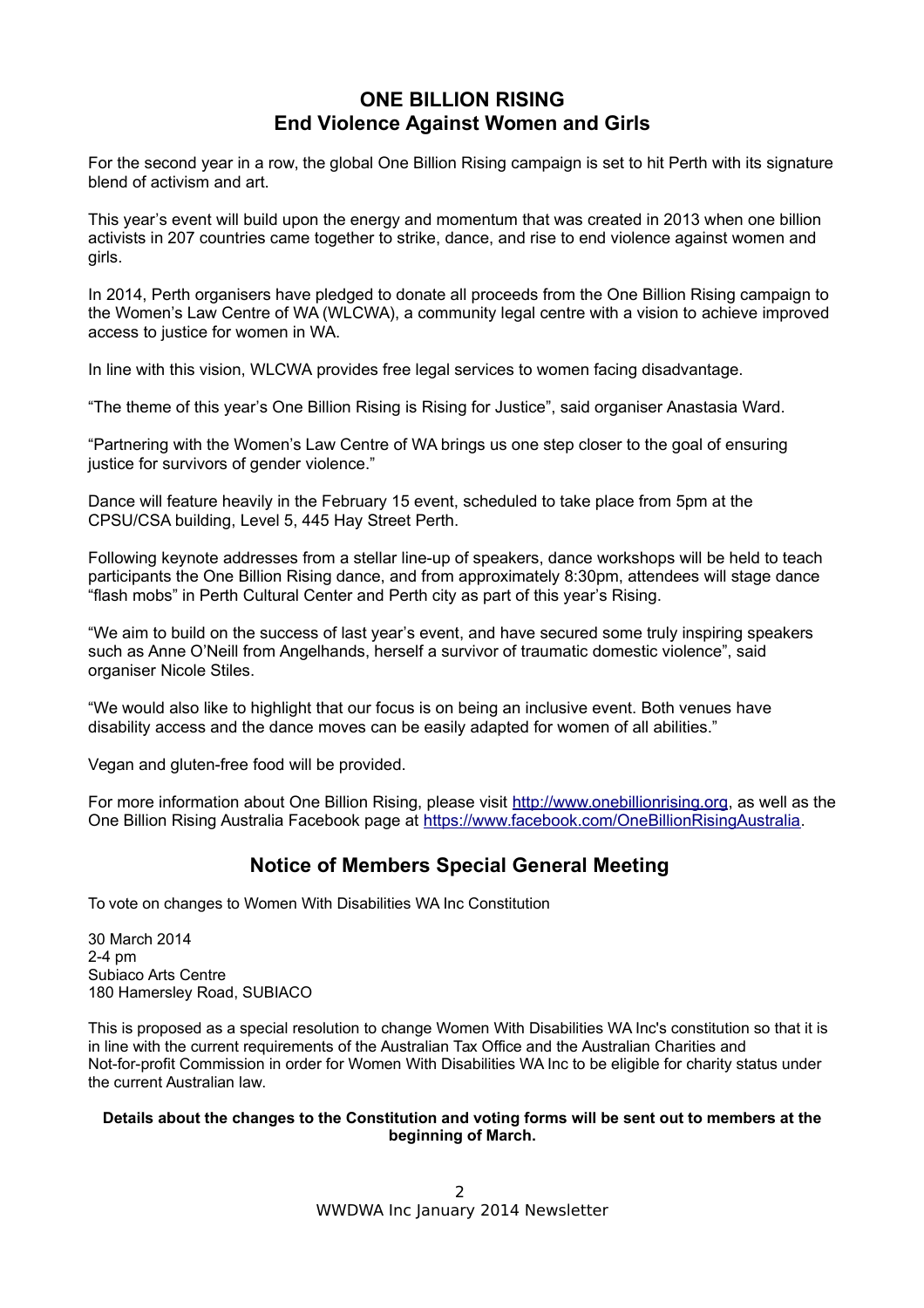NO MORE TEARS

In Silence Being quiet and still NO MORE TEARS Let the wheels turn On their own Hear no sound Relax your mind Complete Surrender Set the plans aside Reflect Peace Reflect Nothingness Reflect Your Spirit Acknowledge it IS YOU All is in order No tasks to do The mere being with no limit Accomplishes greatness when BEING IN SPIRIT

#### A POSITIVE BEGINNING

TRIUMPH OVER ILLNESS Overcoming your fear of dis-ease This is a state of triumph It then no longer Controls you Defines you Limits you It is therefore only by chance A Temporary state of imbalance. Work through ease From within Listen to your body Acknowledge, accept Then slowly but consistently RESTORE HEALING This is truly imminent. LOOK WITHIN I AM The very state I am in

It's perfect, just perfect I am learning constantly The synchronicity of life is unveiled to me By thoughts, impromptu decisions And reasons to all my difficulty I indeed have much to offer I discover for me, For you all That like myself, we are Searching for the Healing answers Be still They are shown With every step you take Just Look Within